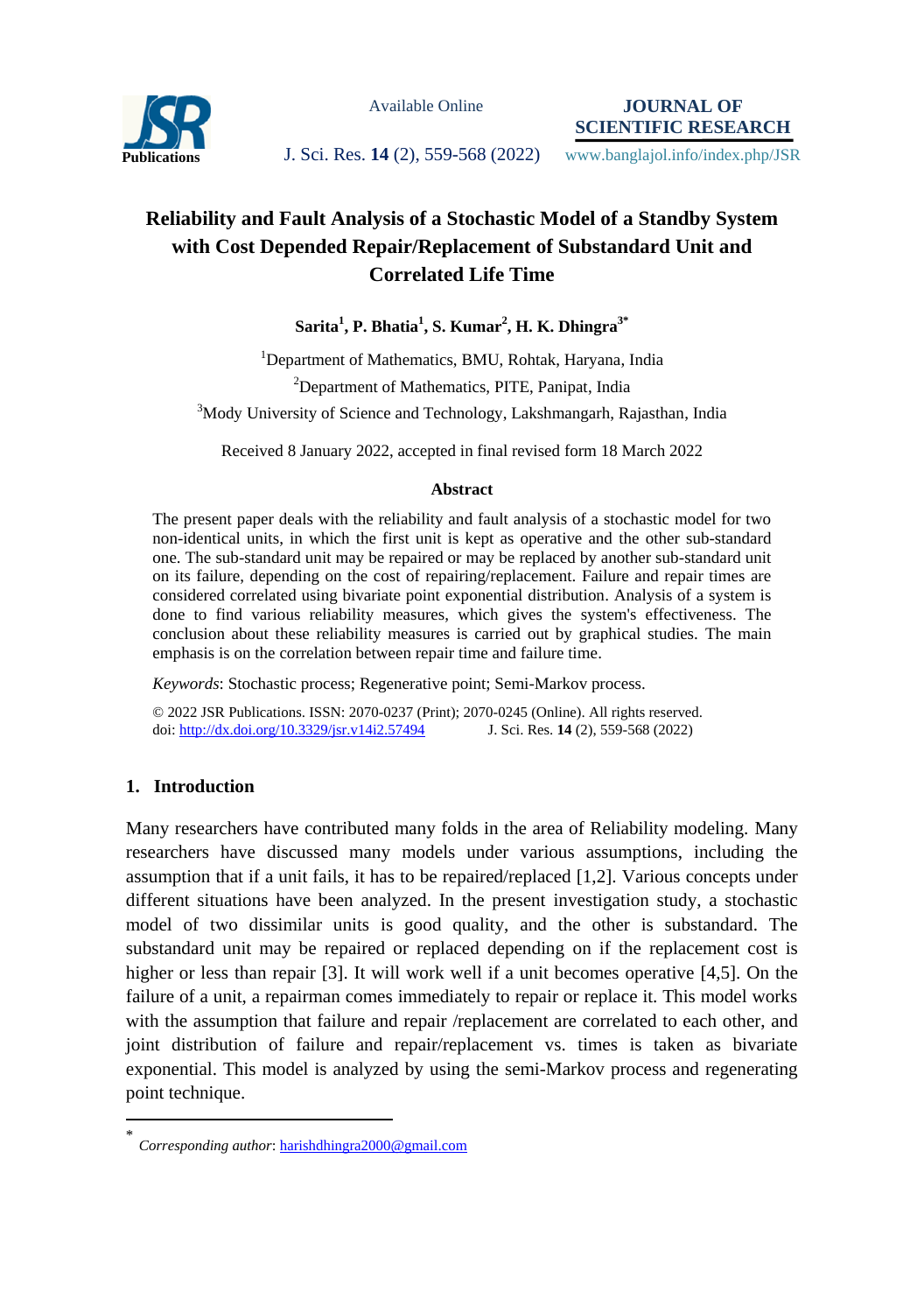#### 560 *Reliability and Fault Analysis of a Stochastic Model*

**Two-unit cold standby system:** A two-unit cold standby system with two types of repair facilities has been investigated by many researchers [6,7]. The two-unit cold standby redundant system has been discussed subject to random checking and corrective maintenance [8,9]. This system describes the profit analysis of a single unit with programmable logic control [10]. This model involves a system's cost analysis where repair of the main unit depends on the sub-unit [11]. A comparison of a redundant system based on correlated lifetime can be carried out [12]. The two-unit complex system with correlated failure and repair time can be estimated [13-17]. The aim of this paper is to develop a more general and practically viable stochastic model of two dissimilar units, one is of good quality, and the other is a sub-standard one that may be repaired or replaced by the other sub-standard unit on its failure. Expressions for various system performance measures such as Mean Time to System Failure (MTSF), availability, a busy period of the repairman, etc., are derived for the model using the Markov process, regenerative point technique, and bivariate exponential distribution. Various conclusions regarding the reliability and profit of the system are drawn based on graphical studies.

**Description of model and assumptions:** The system consists of two dissimilar units. Initially, one unit is operative, and the other is cold standby. Upon failure of an operative unit, the cold standby unit became operative instantaneously, and failed unit went under repair. If a unit is under repair, it does not work for the system. When both the unit fails, the system becomes inoperable. The system is good as new, after each repair and replacement. A single serviceman facility is provided to the system for inspection, repair, and replacement of the components. Time distributions of various failures are exponential.



Plate 1. State transition diagram.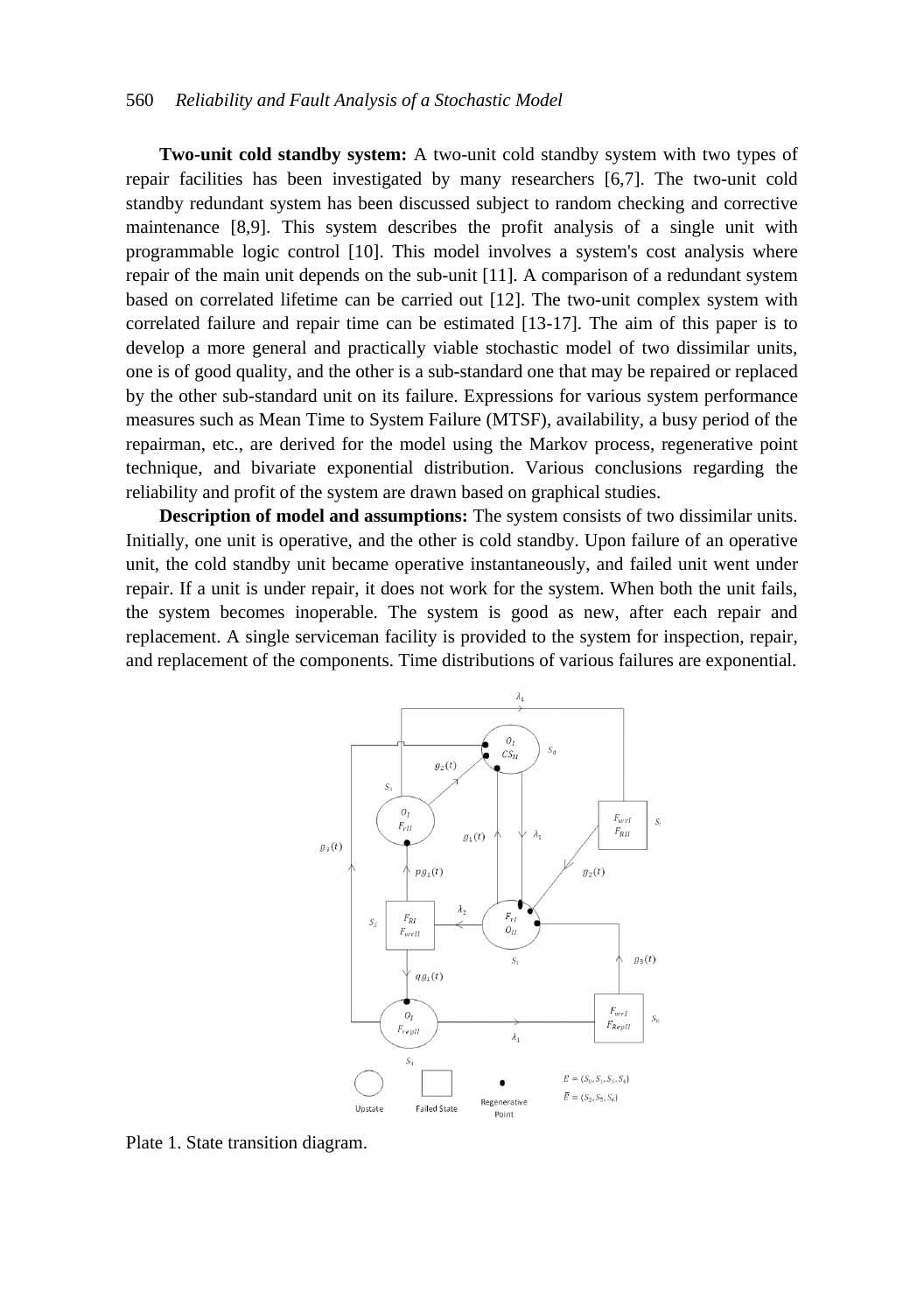#### **Notation:**

 $\lambda_1 / \lambda_2$  = constant failure rate of first and second unit

 $p =$  probability that unit 2 is repairable on failure

 $q =$  probability that unit 2 is not repairable on failure

 $G_1 (Y/X), g_1 (Y/X) =$ Conditional c. d. f and Conditional p. d. f of the repair time of unit 1  $G_2$  (Y/X),  $g_2$  (Y/X) = Conditional c. d. f and Conditional p .d .f of the repair time of unit 2  $G_3$  (Y/X),  $g_3$  (Y/X) = Conditional c. d .f and Conditional p. d .f of the replacement time of unit 2

$$
F_I(x, y) = \lambda_i \lambda_j (1 - r_i) e^{-\lambda_i x - \lambda_j y} I_0 \left( 2 \sqrt{\lambda_i \lambda_j r_i xy} \right); X, Y, \lambda_i, \lambda_j > 0; 0 \le r_i
$$

Where  $I_0\left(2\sqrt{\lambda_i\lambda_jr_ixy}\right) = \sum_{j=0}^{\infty} \frac{(\lambda_i\lambda_jr_ixy)^j}{(y_i)^2}$  $\int_0^\infty$   $\frac{(\lambda_i \lambda_j r_i x)}{(j!)^2}$  $r = Corr(x,y)$ 

 $g_i(Y/X) = conditional pdf$  of

$$
\beta_i e^{-\lambda_i x - \lambda_j y} I_0(2\sqrt{\lambda_i \lambda_j r_i xy})
$$

 $G_i(Y/X) = conditional cdf$  of  $=\int_0^\infty \overline{G_i(Y/X)}$  $\int_0^\infty \overline{G_i(Y/X)} \, dy = \int_0^\infty y \, \beta_i \, e^{-\lambda_i x - \lambda_j y} I_0 \big( 2\sqrt{\lambda_i \lambda_j r_i xy} \big)$  $\bf{0}$ 

Marginal pdf of  $X_i = \lambda_i (1 - r_i) e^{-\lambda_i (1 - r_i)x}$ Marginal pdf of  $Y_i = \lambda_i (1 - r_i) e^{-\lambda_j (1 - r_i) y}$ 

#### **Symbols for the states of the system**

 $S_i$  = State number i, i = 1, 2, 3, 4, 5, 6

 $O_I$ ,  $O_{II}$  = Operating state of a first and second unit, respectively.

 $C_{\text{SL}} C_{\text{SI}} = \text{Goldi}$  standby state of a first and second unit, respectively.

 $F_{rI}$ ,  $F_{rII}$  = Repair state of a first and second unit, respectively.

 $F_{RI}$ ,  $F_{RI}$  = repair is continuing from the previous state of the first and second unit, respectively.

 $F_{w \text{rI}}$ ,  $F_{w \text{rII}}$  = waiting for the repair of a first and second unit, respectively.

 $F_{\text{reall}}$  = replacement of the second unit

 $F_{\text{Re}}$  = replacement of the second unit from the previous state model.

### **Transition probabilities**

$$
Q_{0,1} = \int_{0}^{t} \lambda_{1}(1 - r_{1}) e^{-\lambda_{1}(1 - r_{1})u} du
$$
  
\n
$$
Q_{1,0/x} = \int_{0}^{t} e^{-\lambda_{2}(1 - r_{2})u} g_{1}(u/x) du
$$
  
\n
$$
= g_{1} e^{-\lambda_{1} r_{1} x} \sum_{j=0}^{\infty} \frac{(\lambda_{1} g_{1} r_{1} x)^{j}}{(j!)^{2}} \int_{0}^{t} e^{-[g_{1} + \lambda_{2}(1 - r_{2})]u} u^{j} du
$$
  
\n
$$
Q_{1,2/x} = \int_{0}^{t} \lambda_{2}(1 - r_{2}) e^{-\lambda_{2}(1 - r_{2})u} \tilde{G}_{1}(u/x) du
$$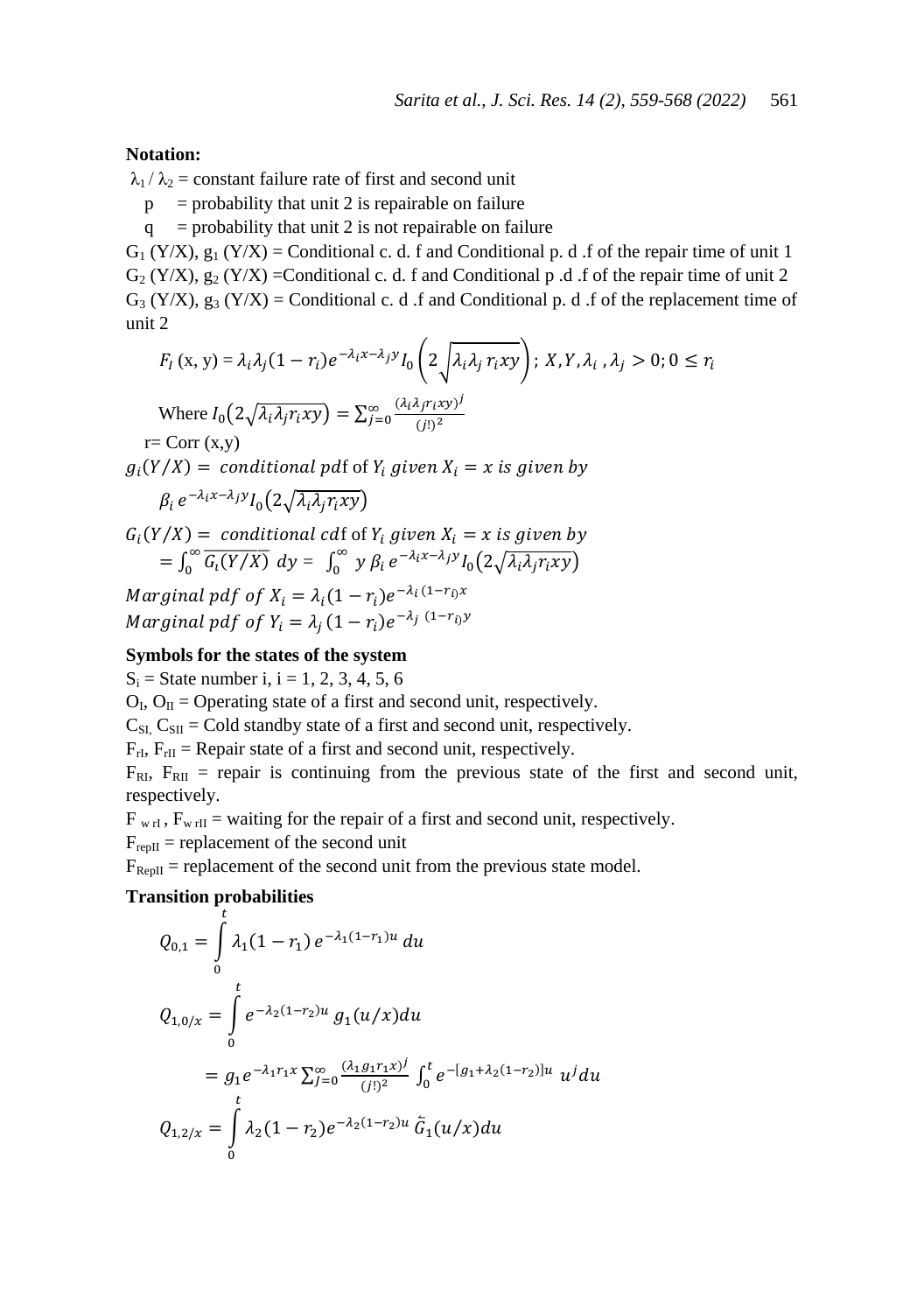$$
= g_1 e^{-\lambda_1 r_1 x} \sum_{j=0}^{\infty} \frac{(\lambda_1 g_1 r_1 x)^j}{(j!)^2} \int_0^t e^{-g_1 v} (1 - e^{-\lambda_2 (1-r_2) v}) v^j dv
$$
  
\n
$$
Q_{3,0/x} = \int_0^t e^{-\lambda_1 (1-r_1) u} G_2(u/x) du
$$
  
\n
$$
= g_2 e^{-\lambda_2 r_2 x} \sum_{j=0}^{\infty} \frac{(\lambda_2 g_2 r_2 x)^j}{(j!)^2} \int_0^t e^{-[g_2 + \lambda_1 (1-r_1)] u} u^j du
$$
  
\n
$$
Q_{3,5/x} = \int_0^t \lambda_1 (1-r_1) e^{-\lambda_1 (1-r_1) u} \bar{G}_2(u/x) du
$$
  
\n
$$
= g_2 e^{-\lambda_2 r_2 x} \sum_{j=0}^{\infty} \frac{(\lambda_2 g_2 r_2 x)^j}{(j!)^2} \int_0^t e^{-g_2 v} (1 - e^{-\lambda_1 (1-r_1) v}) v^j dv
$$
  
\n
$$
Q_{4,0/x} = \int_0^t e^{-\lambda_1 (1-r_3) u} G_3(u/x) du
$$
  
\n
$$
= g_3 e^{-\lambda_1 r_3 x} \sum_{j=0}^{\infty} \frac{(\lambda_3 g_3 r_3 x)^j}{(j!)^2} \int_0^t e^{-[g_3 + \lambda_1 (1-r_3)] u} u^j du
$$
  
\n
$$
Q_{4,6/x} = \int_0^t \lambda_1 (1-r_3) e^{-\lambda_1 (1-r_3) u} \bar{G}_3(u/x) du
$$
  
\n
$$
= g_3 e^{-\lambda_1 r_3 x} \sum_{j=0}^{\infty} \frac{(\lambda_1 g_3 r_3 x)^j}{(j!)^2} \int_0^t e^{-[g_3 + \lambda_1 (1-r_3)] u} u^j du
$$
  
\n
$$
Q_{4,6/x}^2 = \int_0^t \lambda_2 (1-r_2) e^{-\lambda_2 (1-r_2) u} p \bar{G}_1(u/x) du \int_u^t \frac{g_1(v/x)}{\bar{G}_1 (u/x)} dv
$$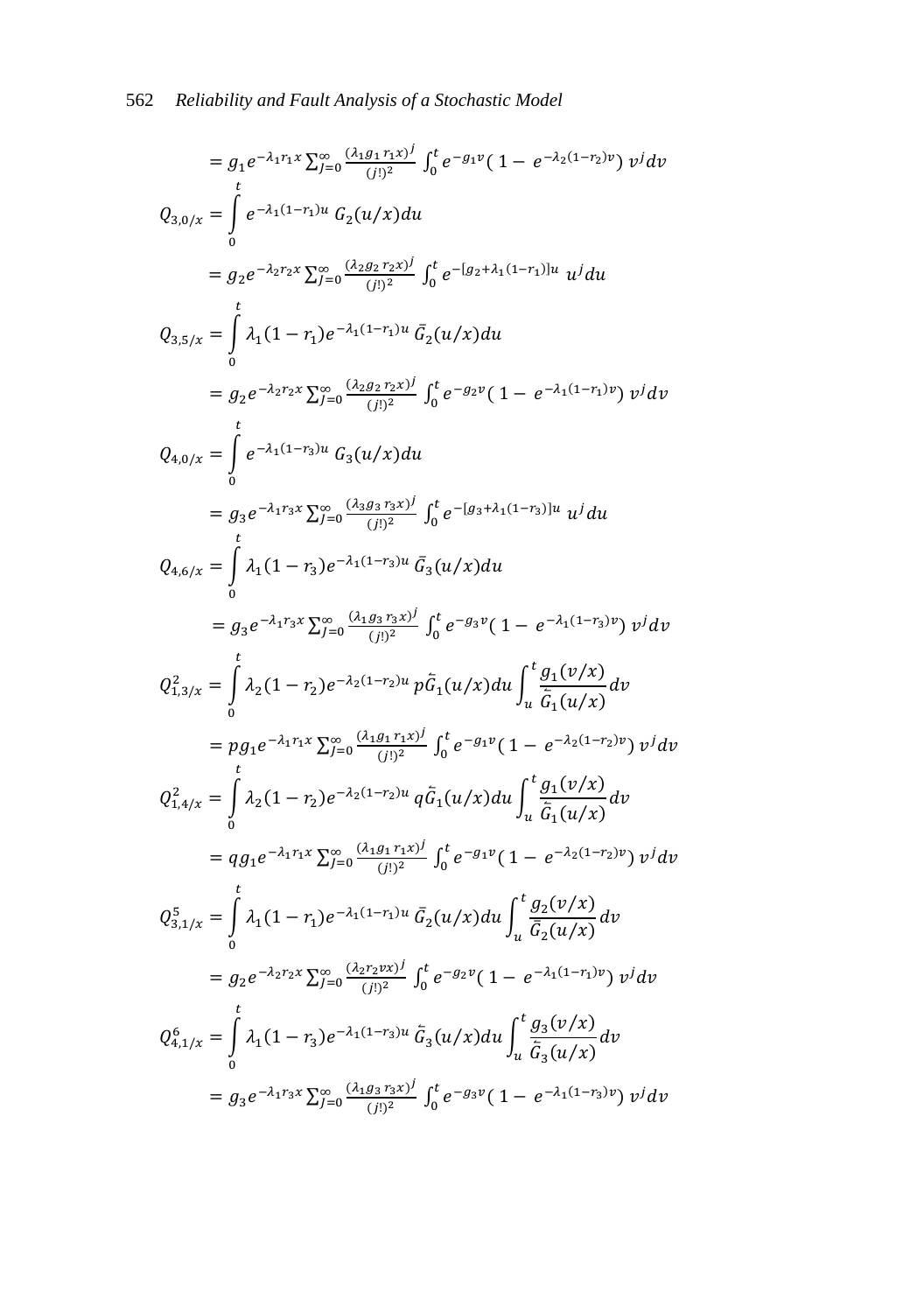## **Conditional transitional probability**

$$
P_{i,j} = \lim_{t \to \infty} q_{i,j}(t)
$$
  
\nSo that  $P_{0,1} = 1$   
\n
$$
P_{1,0/x} = g'_1 e^{-r_1 \lambda_1 (1 - g'_1)x}
$$
  
\n
$$
P_{1,2/x} = 1 - g'_1 e^{-r_1 \lambda_1 (1 - g'_1)x}
$$
  
\n
$$
P_{3,0/x} = g'_2 e^{-r_2 \lambda_2 (1 - g'_2)x}
$$
  
\n
$$
P_{4,0/x} = g'_3 e^{-r_3 \lambda_1 (1 - g'_3)x}
$$
  
\n
$$
P_{4,0/x} = 1 - g'_3 e^{-r_3 \lambda_1 (1 - g'_3)x}
$$
  
\n
$$
P_{1,3/x}^2 = p [1 - g'_1 e^{-\lambda_1 r_1 (1 - g'_1)x}]
$$
  
\n
$$
P_{1,4/x}^2 = q [1 - g'_1 e^{-\lambda_1 r_1 (1 - g'_1)x}]
$$
  
\n
$$
P_{5,1/x}^5 = 1 - g'_2 e^{-r_2 \lambda_2 (1 - g'_2)x}
$$
  
\n
$$
P_{4,1/x}^6 = 1 - g'_3 e^{-r_3 \lambda_1 (1 - g'_3)x}
$$

Unconditional transition probabilities with correlated coefficients are  $P_{\text{tot}} = 1$  $\mathbf{D}$ 

]

]

$$
P_{0,1} = 1
$$
  
\n
$$
P_{1,0} = \int_0^\infty P_{1,0/x} g_1(x) dx = \frac{(1 - r_1)g_1'}{1 - g_1' r_1}
$$
  
\n
$$
P_{1,2} = \int_0^\infty P_{1,2/x} g_1(x) dx = 1 - \frac{(1 - r_1)g_1'}{1 - g_1' r_1}
$$
  
\n
$$
P_{1,3}^2 = \int_0^\infty P_{1,3/x}^2 g_1(x) dx = p[1 - \frac{(1 - r_1)g_1'}{1 - g_1' r_1}
$$
  
\n
$$
P_{1,4}^2 = \int_0^\infty P_{1,4/x}^2 g_1(x) dx = q[1 - \frac{(1 - r_1)g_1'}{1 - g_1' r_1}
$$
  
\n
$$
P_{3,0} = \int_0^\infty P_{3,0/x} g_2(x) dx = \frac{(1 - r_2)g_2'}{1 - g_2' r_2}
$$
  
\n
$$
P_{3,1}^5 = \int_0^\infty P_{3,1/x}^5 g_2(x) dx = 1 - \frac{(1 - r_2)g_2'}{1 - g_2' r_2}
$$
  
\n
$$
P_{4,0} = \int_0^\infty P_{4,0/x} g_3(x) dx = \frac{(1 - r_3)g_3'}{1 - g_3' r_3}
$$
  
\n
$$
P_{4,1}^6 = \int_0^\infty P_{4,1/x}^6 g_3(x) dx = 1 - \frac{(1 - r_3)g_3'}{1 - g_3' r_3}
$$

Now

$$
P_{0,1} = 1
$$
  
\n
$$
P_{1,0} + P_{1,2} = 1
$$
  
\n
$$
P_{1,0} + P_{1,3}^2 + P_{1,4}^2 = 1
$$
  
\n
$$
P_{3,0} + P_{3,1}^5 = 1
$$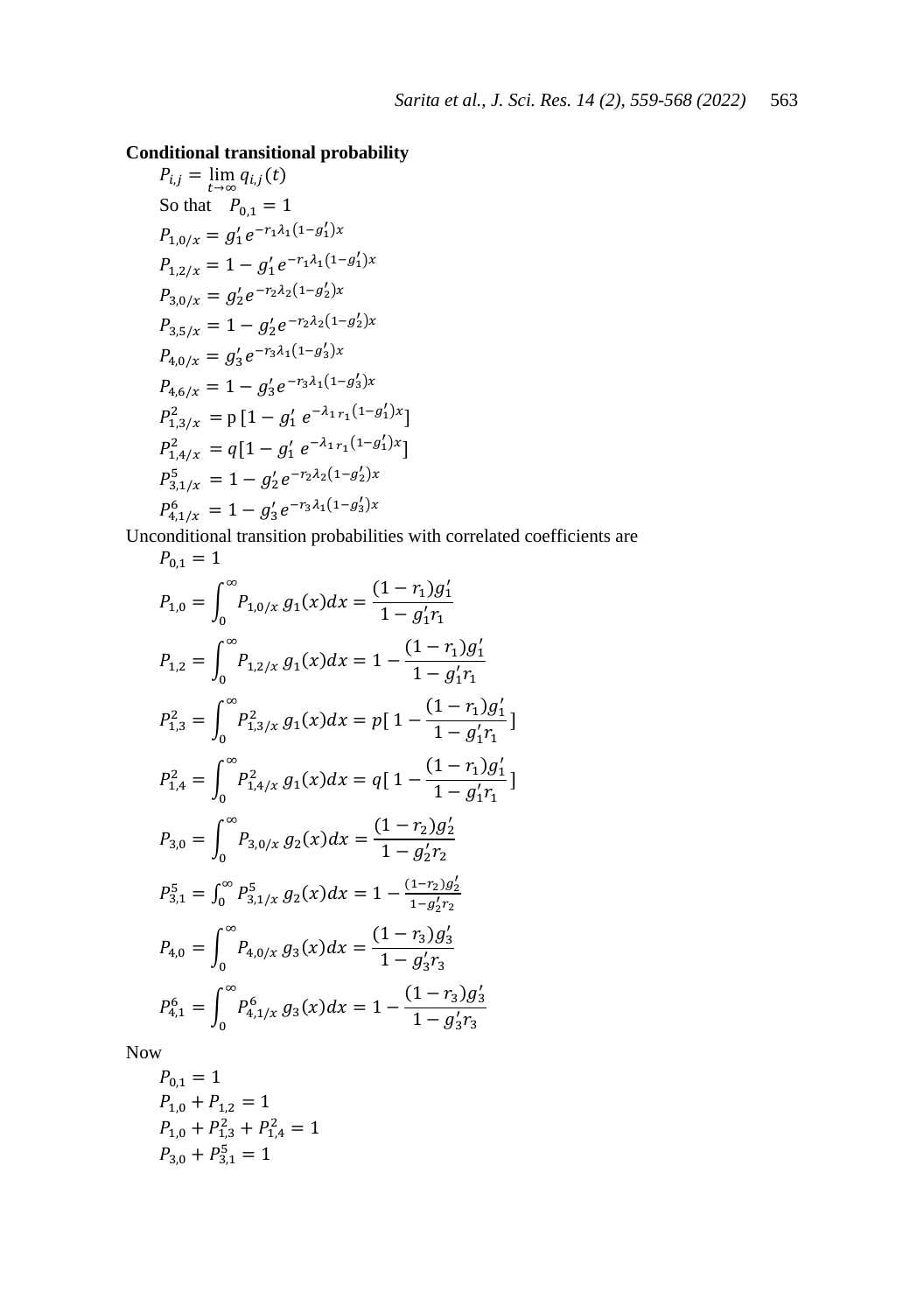$$
P_{4,0} + P_{4,1}^6 = 1
$$

Also  $\mu_i$ , the mean sojourn times in the state  $S_i$  are

$$
\mu_0 = \frac{1}{\lambda_1 (1 - r_1)}
$$
  
\n
$$
\mu_1 = \frac{1 - g_1^* \lambda_2 (1 - r_2)}{\lambda_2 (1 - r_2)}
$$
  
\n
$$
\mu_3 = \frac{1 - g_2^* \lambda_1 (1 - r_1)}{\lambda_1 (1 - r_1)}
$$
  
\n
$$
\mu_4 = \frac{1 - g_3^* \lambda_1 (1 - r_3)}{\lambda_1 (1 - r_3)}
$$

Thus, the unconditional mean times in state  $S_i$  are

$$
m_{0,1} = \mu_0
$$
  
\n
$$
m_{1,0} + m_{1,2} = \mu_1
$$
  
\n
$$
m_{1,0} + m_{1,3}^2 + m_{1,4}^2 = k_1(say)
$$
  
\n
$$
m_{3,0} + m_{3,1}^5 = k_2(say)
$$
  
\n
$$
m_{4,0} + m_{4,1}^6 = k_3(say)
$$

#### **MTSF (mean time to system failure)**

To determine the MTSF of the system, the failed state of the system is regarded as an absorbing state by probabilistic argument.

 $\phi_0(t) = Q_{01}(t) \mathbb{O} \phi_1(t)$  $\phi_1(t) = Q_{10}(t) \mathbb{O}\phi_0(t) + Q_{12}(t)$ 

Taking Laplace Stieltjes Transforms (L.S.T.) of these relations and solving for  $\phi_0^{**}(s)$ , following was obtained:

$$
\Phi_0^{**}(s) = \frac{N(s)}{D(s)}
$$

Where  $N(s) = Q_{0.1}^{**}(s)Q_{1.2}^{**}(s)$ 

$$
D(s) = 1 - Q_{0,1}^{**}(s)Q_{1,0}^{**}(s)
$$

In the steady-state

$$
T_0 = \lim_{s \to 0} \frac{1 - \phi_0^{**}(s)}{s}
$$

This led to,  $T_0 = \frac{N}{R}$ 

Where  $N = \mu_0 + \mu_1$ ,

D

#### **Availability analysis**

Let  $A_i(t)$  be the probability that the system is in upstate at instant t given that the system entered regenerative state i at  $t=0$ . Using the arguments of the theory of a regenerative process, the pointwise availability  $A_i(t)$  is seen to satisfy the following recursive relations:

$$
A_0(t) = M_0(t) + q_{01}(t) \mathbb{O}A_1(t)
$$
  
\n
$$
A_1(t) = M_1(t) + q_{10}(t) \mathbb{O}A_0(t) + q_{13}^2(t) \mathbb{O}A_3(t) + q_{14}^2(t) \mathbb{O}A_4(t)
$$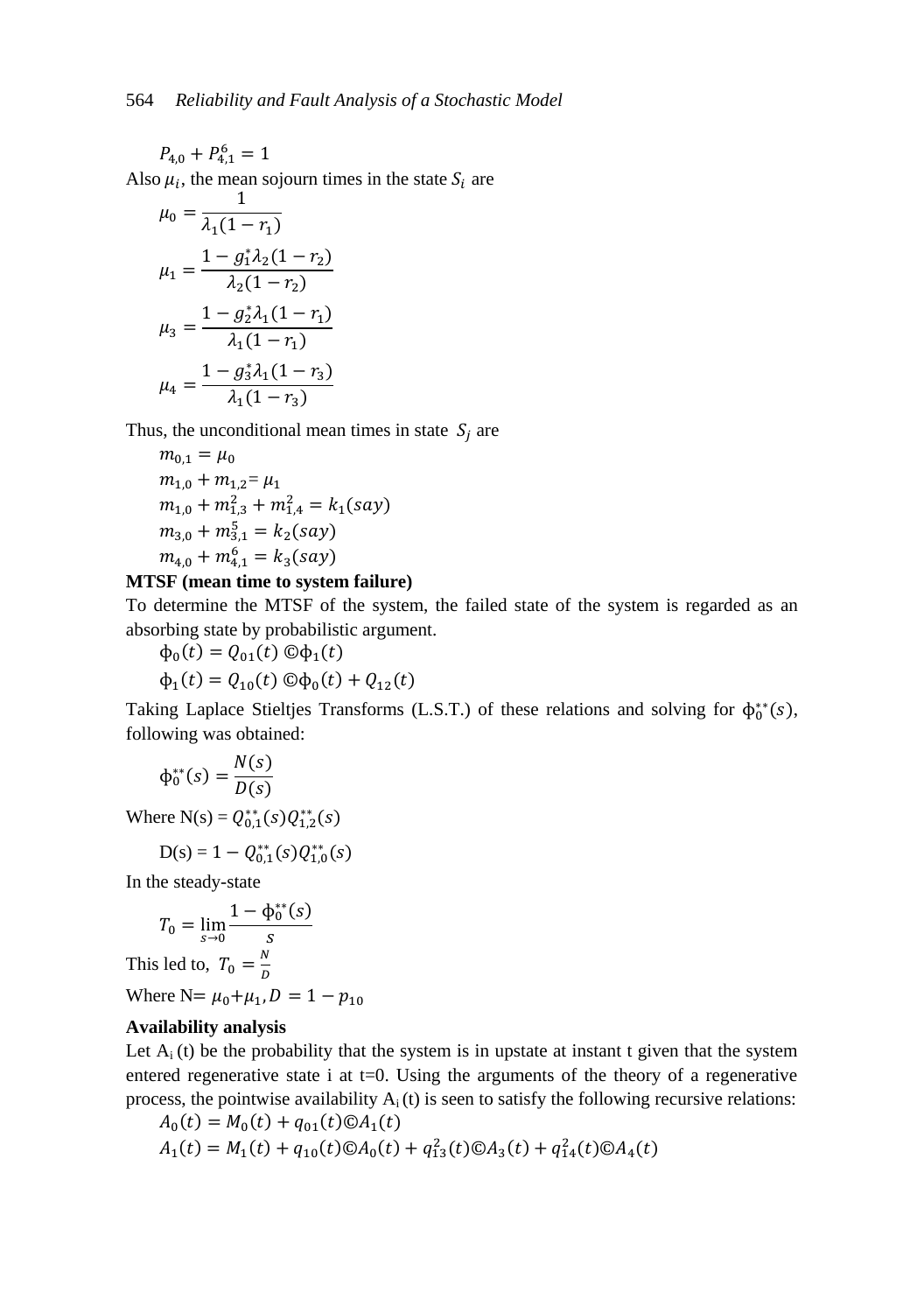( ) ( ) ( ) ( ) ( ) ( ) ( ) ( ) ( ) ( ) ( ) ( )

Where

$$
M_0(t) = e^{-\lambda_1(1-r_1)t} M_1(t) = e^{-\lambda_2(1-r_2)t} \tilde{G}_1(t/x)
$$
  
\n
$$
M_3(t) = e^{-\lambda_1(1-r_1)t} \bar{G}_2(t/x)
$$
  
\n
$$
M_4(t) = e^{-\lambda_1(1-r_3)t} \bar{G}_3(t/x)
$$

Now taking Laplace Transform of these equations and solving for  $A_0^*(s)$ , which lead to

$$
A_0^*(s) = \frac{N_1(s)}{D_1(s)}
$$

The steady-state availability is  $A_0 = \lim_{s\to 0} [sA_0^*(s)] = \frac{N}{R}$ D

Where 
$$
N_1 = \mu_0 \left[ 1 - p_{13}^2 p_{31}^5 - p_{14}^2 p_{41}^6 \right] + \mu_1 + \mu_3 p_{13}^2 + \mu_4 p_{14}^2
$$
  
\n $D_1 = \mu_0 \left[ p_{10} + p_{13}^2 p_{30} + p_{14}^2 p_{40} \right] + K_1 + K_2 p_{13}^2 + K_3 p_{14}^2$ 

## **Busy period analysis of the repairman**

Let  $B_i(t)$  be the probability that the repairman is busy at instant t, given that the system entered in regenerative state i at  $t=0$ . By probabilistic arguments, the following recursive relations for  $B_i(t)$  was obtained.

$$
B_0(t) = q_{01}(t) \, \mathbb{O}B_1(t)
$$
  
\n
$$
B_1(t) = W_1(t) + q_{10}(t) \mathbb{O}B_0(t) + q_{13}^2(t) \mathbb{O}B_3(t) + q_{14}^2(t) \mathbb{O}B_4(t)
$$
  
\n
$$
B_3(t) = W_3(t) + q_{30}(t) \mathbb{O}B_0(t) + q_{31}^5(t) \mathbb{O}B_1(t)
$$
  
\n
$$
B_4(t) = q_{40}(t) \mathbb{O}B_0(t) + q_{41}^6(t) \mathbb{O}B_1(t)
$$

Where

$$
\begin{split} &W_1(t)=\\ &e^{-\lambda_1(1-r_1)t}\,\bar{G}_1(t/x)+p\big[1-e^{-\lambda_1(1-r_1)t}\big]\bar{G}_1(t/x)+q\big[1-e^{-\lambda_1(1-r_1)t}\big]\bar{G}_1(t/x)=\\ &\bar{G}_1(t/x) \end{split}
$$

$$
W_3(t) = e^{-\lambda_1(1-r_2)t} \tilde{G}_2(t/x) + \left[1 - e^{-\lambda_1(1-r_2)t}\right] \tilde{G}_2(t/x) = \tilde{G}_2(t/x)
$$

Taking Laplace Transform of the equations of busy period analysis and solving them for  $B_0^*(s)$ , the following statement is obtained:

$$
B_0^*(s) = \frac{N_2(s)}{D_1(s)}
$$

where  $N_2(s) = W_1^*(s)q_{01}^*(s) + W_3^*(s)q_{01}^*(s)q_{13}^{2*}(s)$ In steady-state

$$
B_0 = \lim_{s \to 0} [sB_0^*(s)] = \frac{N_2}{D_1}
$$

Where  $N_2 = K_1 + K_2 p_{13}^2 + K_3 p_1^2$ .  $D_1$  is already specified.

**Expected numbers of visits by the repairman**

By probabilistic arguments, the following recursive relation for  $V_i(t)$  will be obtained

$$
V_0(t) = Q_{01}(t) \mathbb{O}[1 + V_1(t)]
$$
  
\n
$$
V_1(t) = Q_{10}(t) \mathbb{O}V_0(t) + Q_{13}^2(t) \mathbb{O}V_3(t) + Q_{14}^2(t) \mathbb{O}V_4(t)
$$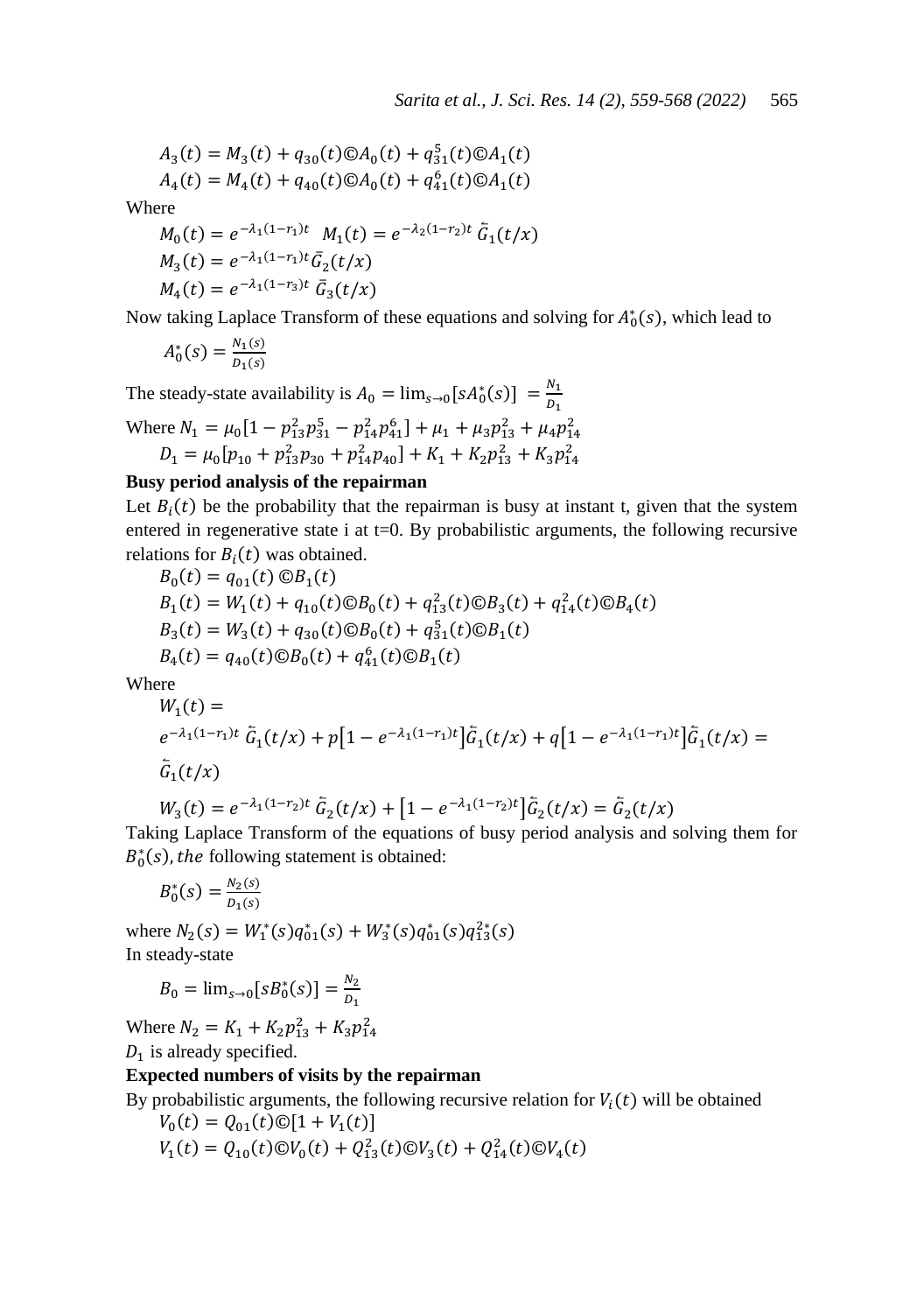$$
V_3(t) = Q_{30}(t) \mathbb{O}V_0(t) + Q_{31}^5(t) \mathbb{O}V_1(t)
$$
  

$$
V_4(t) = Q_{40}(t) \mathbb{O}V_0(t) + Q_{41}^6(t) \mathbb{O}V_1(t)
$$

Taking Laplace stieltjes Transform of these equations of the expected number of visits and solving them for  $V_0^{**}(s)$ , the following item is obtained:

$$
V_0 = \lim_{s \to 0} [sV_0^*(s)] = \frac{N_3}{D_1}
$$

Where  $N_3(s) = q_{10}^*(s) [1 - q_{13}^{2*}(s) q_{31}^{5*}(s) - q_{14}^{2*}(s) q_{41}^{6*}(s)]$ 

And  $D_1$  is already specified.

In steady-state

$$
V_0 = \lim_{s \to 0} [sV_0^*(s)] = \frac{N_3}{D_1}
$$

Where  $N_3 = p_{10}(1 - p_{13}^2 p_{31}^5 - p_{14}^2 p_{41}^6)$ And  $D_1$  is already specified.

## **Expected number of replacements in the system**

Let  $R_i(t)$  be the expected number of replacements in (0,t), given that the system started from the regenerative state i at  $t=0$ . By probabilistic arguments, the following recursive statement is concluded:

$$
R_0(t) = Q_{01}(t) \odot R_1(t)
$$
  
\n
$$
R_1(t) = Q_{10}(t) \odot R_0(t) + Q_{13}^2(t) \odot R_3(t) + Q_{14}^2(t) \odot [1 + R_4(t)]
$$
  
\n
$$
R_3(t) = Q_{30}(t) \odot R_0(t) + Q_{31}^5(t) \odot R_1(t)
$$
  
\n
$$
R_4(t) = Q_{40}(t) \odot R_0(t) + Q_{41}^6(t) \odot R_1(t)
$$

Taking Laplace stieltjes Transform of these equations and solving them for $R_0^{**}(s)$ , which resulted as

$$
R_0^{**}(s) = \frac{N_4(s)}{D_1(s)}
$$

Where  $N_4(s) = q_{14}^{2*}(s)q_{01}^*(s)$  $D_1$  is already specified.

In steady-state

$$
R_0 = \lim_{s \to 0} [sR_0^*(s)] = \frac{N_4}{D_1}
$$

Where  $N_4 = p_{14}^2$  and  $D_1$  is already specified.

#### **Cost-Benefit analysis**

The expected total profit incurred to the system in a steady state is given by

$$
P_2 = C_0 A_0 - C_1 B_0 - C_2 V_0 - C_3 R_0
$$

 $C_0$  = Revenue per unit uptime of the system.

 $C_1$  = cost per unit for which the repairman is busy.

 $C_2$  = cost per visit of the repairman.

 $C_3$  = cost per replacement in the system.

## **Graphical analysis**

Let  $g_1(t) = \alpha e^{-\alpha t}, g_2(t) = \beta e^{-\beta t}, g_3(t) = \gamma e^{-\gamma t}$ ,  $\alpha$ =0.1, β=0.1, γ=0.1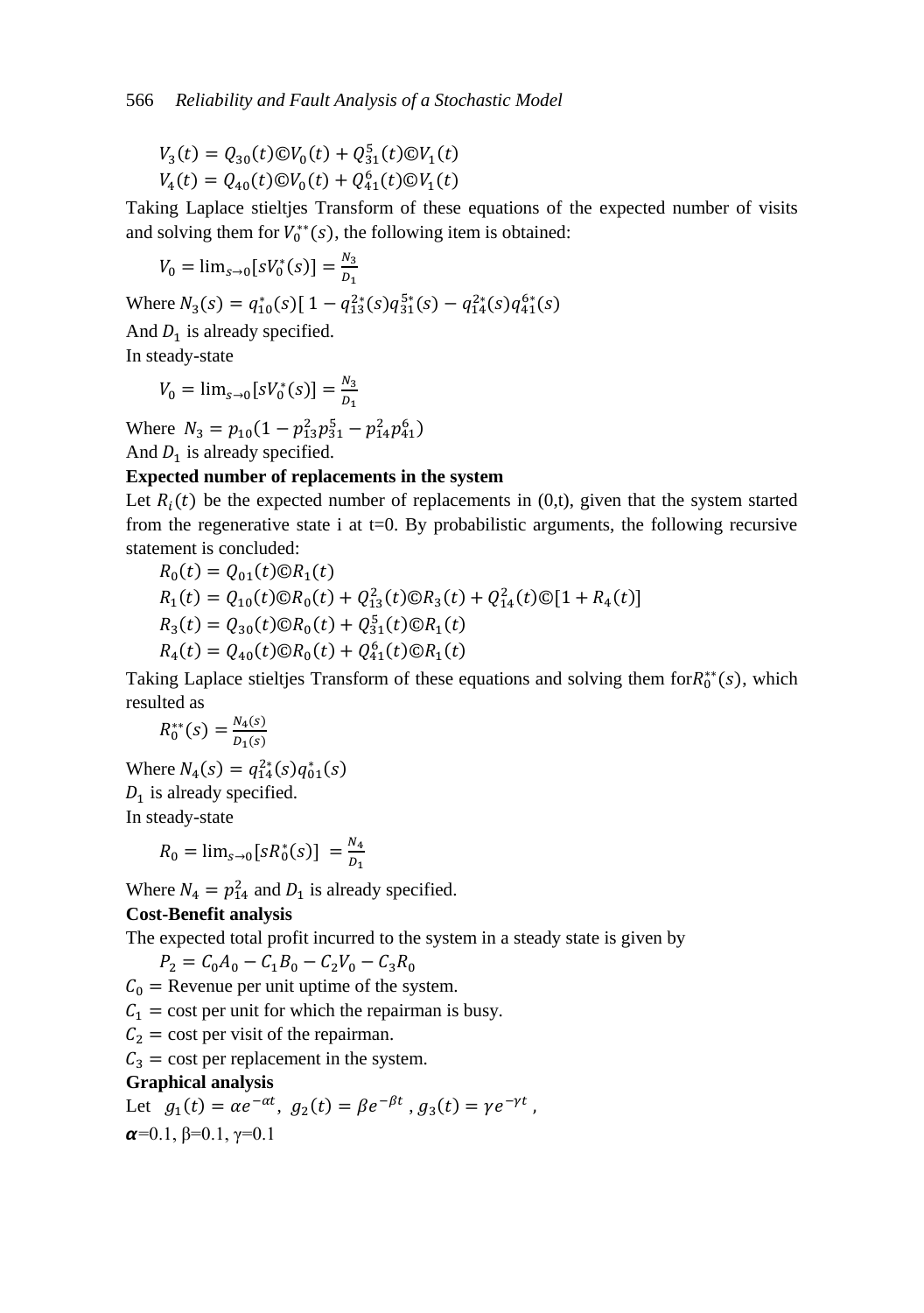

Fig. 1. MTSF vs. failure rate.



Fig. 2. Profit vs. failure rate.

## **2. Conclusion**

This study reveals that MTSF decreases with an increase in the failure rate value and increases for higher correlation coefficient values (Fig. 1). Profit decreases with an increase in the failure rate value and increases for a higher correlation coefficient value (Fig. 2). It can also be concluded that a higher correlation between failure and repair of the system yields better system performance.